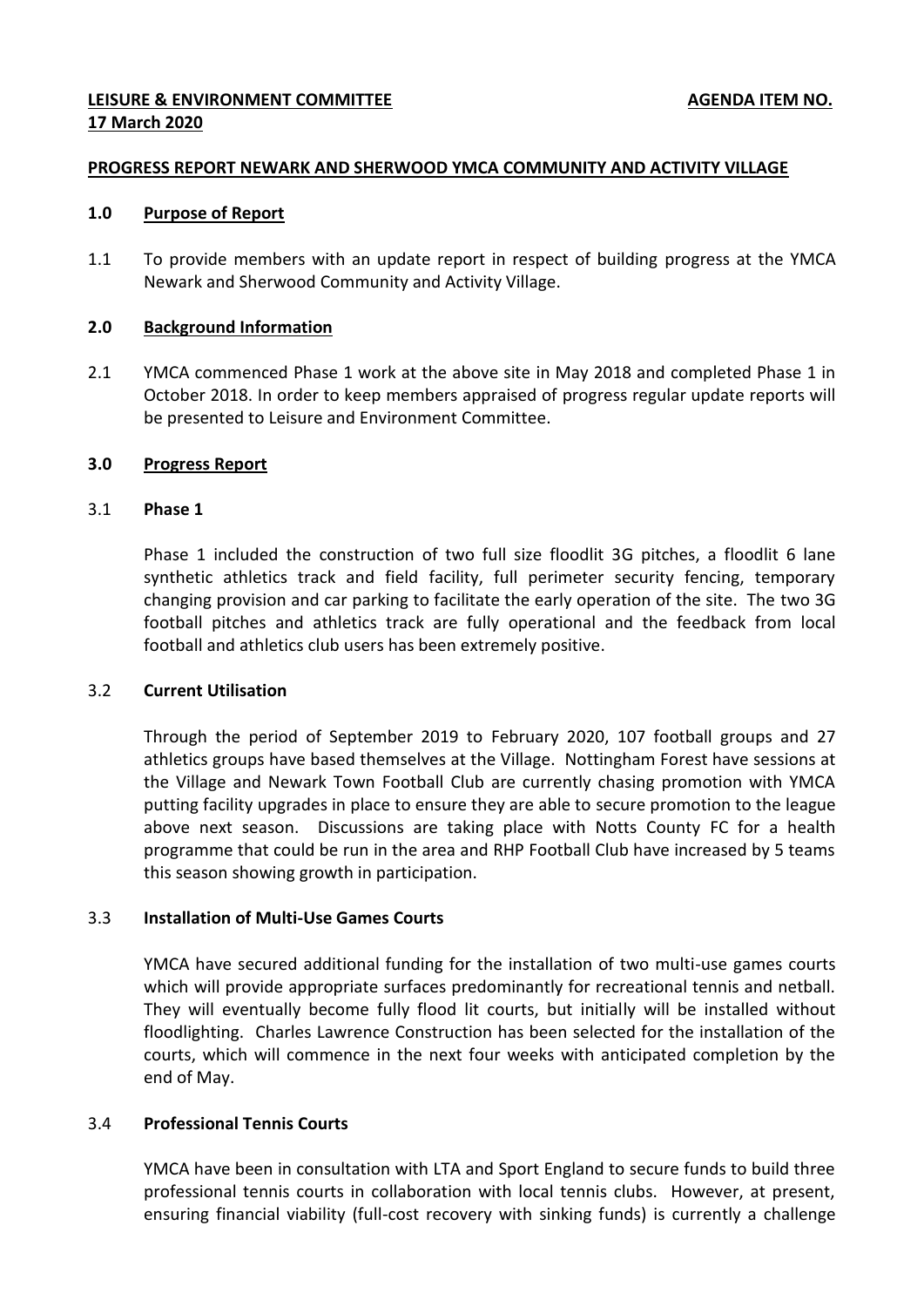based on the discrepancy in current tennis club fees and fees that achieve full-cost recovery. It is anticipated that a viable solution will be developed and agreed over the next several months, releasing funds to build the three tennis courts.

## 3.5 **Cycling**

At present the cycling circuit is being reviewed in collaboration with local cycling clubs across the district and British Cycling. At present there is a shortfall of approximately £450,000 to develop the full 750-metre circuit. British Cycling will not support a full circuit as their current focus is mass market and entry into cycling for our geographic area due to other nearby facilities being available and currently underutilised.

A possible solution to release British Cycling funding and other match funding is to build a training circuit to support entry into cycling and road safety and after completion seek additional funding to extend the course into the full 750-metre circuit. This is unlikely to progress until the main building development nears completion, approx. January 2021.

# 3.6 **Skateboard, BMX & Scooter Track**

Skateboard, BMX & Scooter Track is anticipated to be fully funded and ready for installation by Summer 2021. The land currently set-aside for this facility will be used to facilitate the main building development during the construction period.

# 3.7 **Phase 2 Community & Activity Village Main Building**

The Phase 2 development was initially delayed to realize additional funding resources and to provide additional time to secure agreements with substantial key stakeholders. YMCA is now on track to commence Phase 2 works, currently scheduled to commence Late Spring / Summer 2020 with the construction of the main village building and its immediate surrounds.

R.G. Carter Construction was selected by the YMCA to build the Village building after a full OJEU Procurement process was completed. Final contractual discussions are due to complete by March  $31^{st}$  2020 to commence building onsite by Late Spring / Summer 2020. The build timeline will support a soft-launch by Summer 2021 and full launch by start of Autumn 2021 in time for sports clubs, nursery and student enrolment.

The Phase 2 building includes: educational classrooms, music and film studios, dance hall, arts suite, changing facilities, large community cafe and kitchen, function spaces, early years nursery provision, classrooms, physio therapy rooms, changing rooms for the entire Village, mental health and NHS consulting rooms, functional fitness and an Olympic standard climbing centre. The addition of multiple VCS, NHS and other delivery partners has increased the building size by 1000 square metres and subsequently, phase 2 build costs are £10.2M inclusive of contingency.

#### 3.8 **Community Investment**

In April 2020 the YMCA, with the support of Triodos Bank, will launch a retail/crowdfunding Social Investment Bond to further facilitate the capital required to make the full vision of the Village a reality. The Bond will be available for as little as £50 ensuring all individuals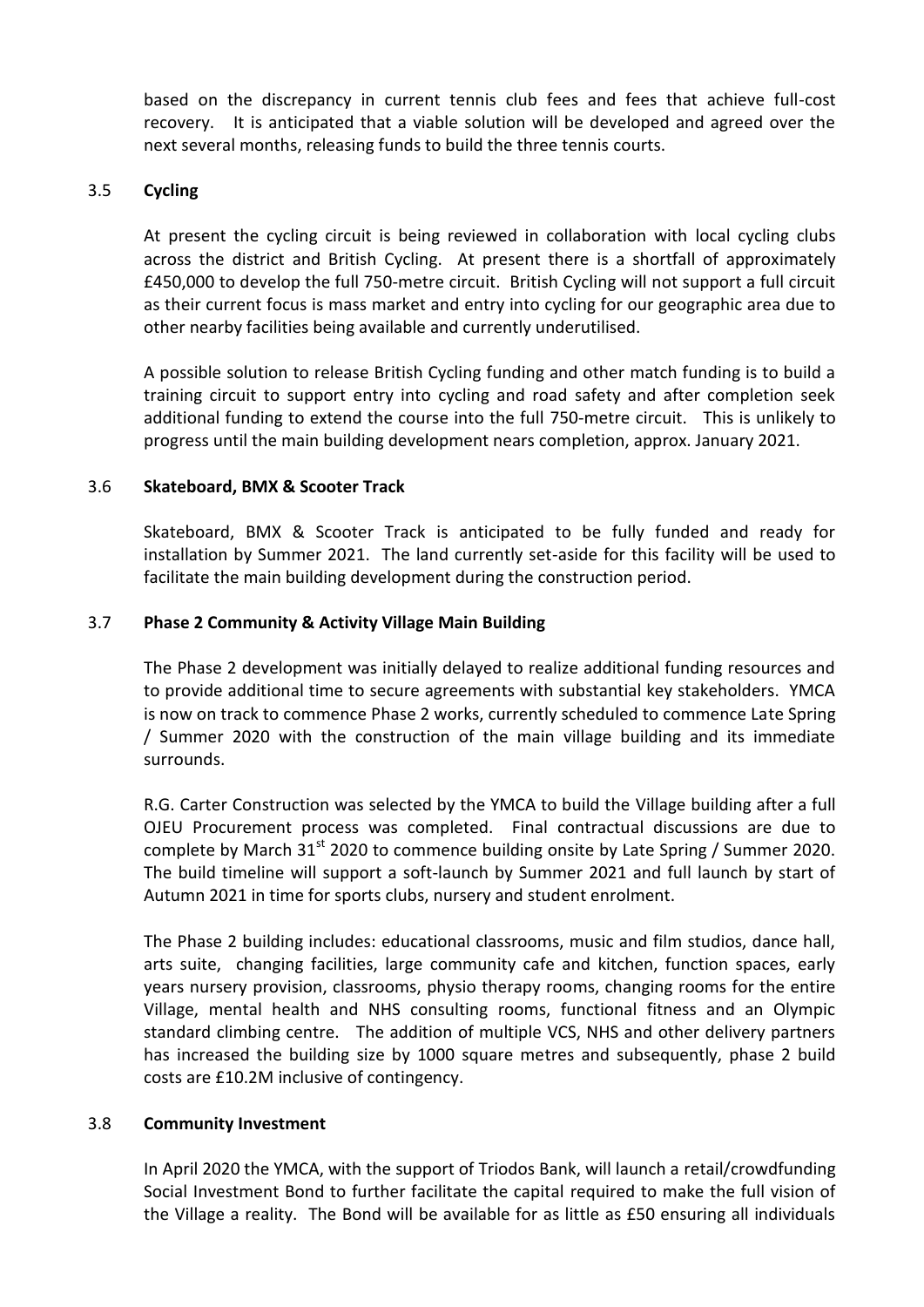and business could afford to invest in their future and that of the community creating both a social and financial return for those who choose to invest. Investment will subsequently lower commercial lending requirements.

# 3.9 **Phased launch of the building 2021**

- Completion of Education, Hospitality Wings confirmed as Late Spring / Early Summer 2021.
- Completion of NHS, Climbing Wall, Gym and Wellbeing suites confirmed as late summer / early autumn 2021.

# 3.10 **Community Development Partners**

There has been ongoing work with local partners to establish engagement in the Village as well as sourcing occupants for the upcoming building.

Conversations are ongoing and partners have been identified who meet and agree with the YMCA core values and strategic priorities.

They must also be willing to work collectively both operationally and strategically to support the Village and the community by adopting and working in line with our placebased approach.

# 3.11 **Education Partners include:**

- Lincoln College Group
- $\bullet$  U3A
- Inspire Culture
- REAL Education
- **WEA**

Each of the Education partners are having discussions to access classroom space in the building as well as accessing other on-site facility usage for their students.

# 3.12 **Community Health Partners include:**

The YMCA is in discussions with a large number of community health partners, football clubs, the NHS Foundation, local charities and other voluntary organisations. We envisage these partners to be sited within the building accessing various spaces or utilising desk rental. Other options for residence include treatment rooms, workshop space which would also include access to other on-site facilities for their users.

# 3.13 **Community Arts Partners include:**

- Dance 4
- Inspire Culture
- Non-such dance company
- Tom Dale Dance company
- Next Door Dance company
- LOV
- Confetti

The Arts partners would cater for bookings as well as joint delivery on site.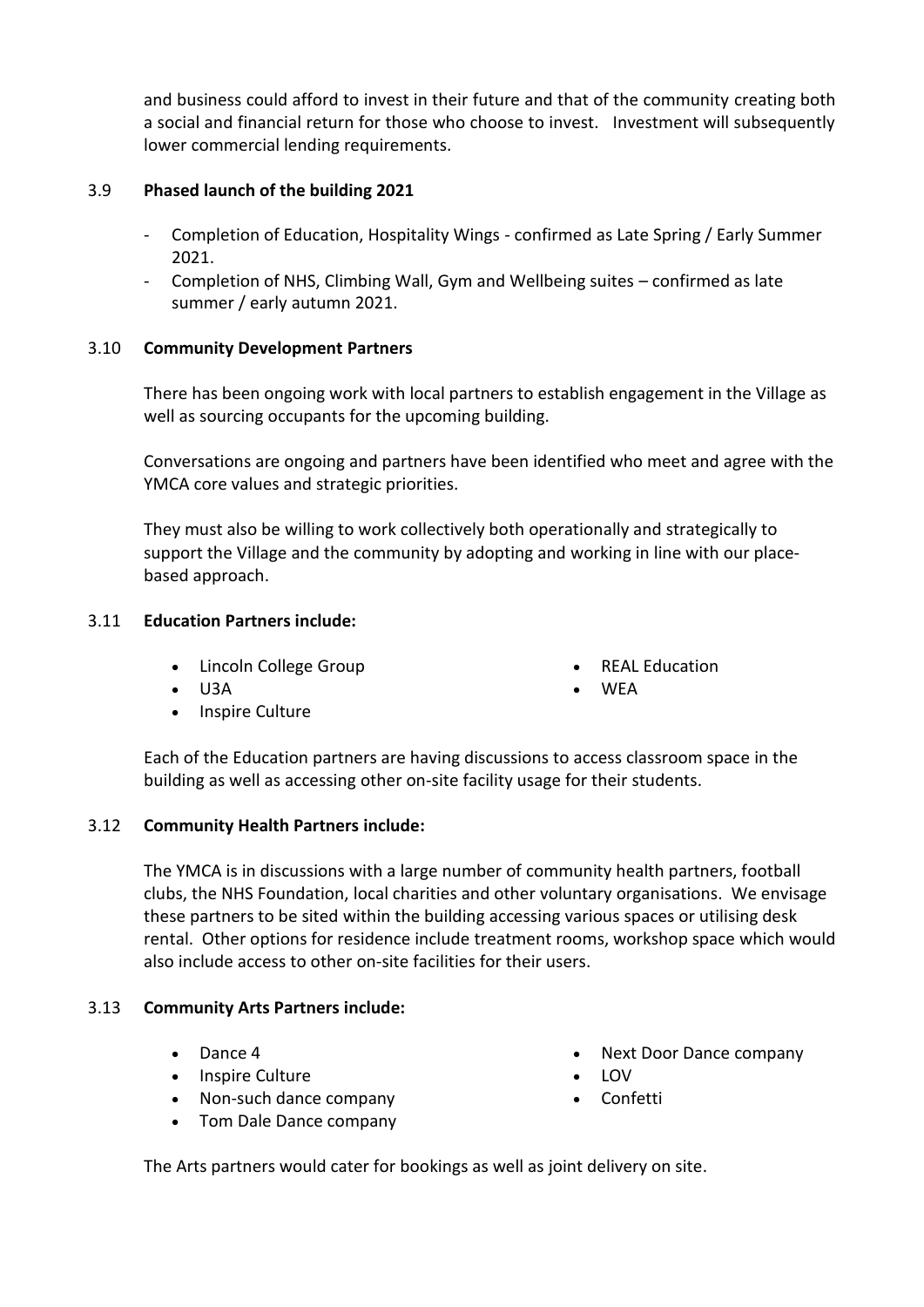# 3.14 **Research partners**

Nottingham Trent University will be researching the impact of the YMCA and the activities of its partners on the wellbeing and social mobility of young people and families signed up to NSCAV activities.

# 3.15 **Other**

DWP and local colleges are being approached to develop apprenticeships and recruitment packages for the new staff team across YMCA Newark & Sherwood

- Childcare
- Housing
- Sports
- 3.16 **Businesses**
- Leisure and Music
- Grounds maintenance

Discussions are taking place to develop pathways which would provide vocations with the following providers:

- Construction
- Leisure & music industry
- Electronic
- Printing

# **4.0 Equalities Implications**

4.1 The YMCA is a fully inclusive organisation and will be responsible for ensuring that all operational aspects of project are Equalities Act 2010 compliant.

#### **5.0 Financial Implications**

5.1 There are no financial implications for the Council in relation to this report.

#### **6.0 Community Plan – Alignment to Objectives**

6.1 The YMCA is a key partner and the delivery of this project will contribute towards the delivery of a number of priorities contained within the Community Plan 2019-2023; particularly the objective to 'improve the health and wellbeing of local residents, with a particular focus on narrowing the gap in healthy life expectancy and other health outcomes' and to 'reduce levels of deprivation in target areas and remove barriers to social mobility across the district'.

# **7.0 Comments of Director(s)**

7.1 I welcome the progress made on what will be a transformational and long-term project with far reaching benefits for residents of Newark and Sherwood. The report provides a helpful update on the funding strategy and particularly the overall levels of financial support rightly offered by the District Council to realise phase 2 of the project.

#### **8.0 RECOMMENDATION(S)**

8.1 That the progress report be noted.